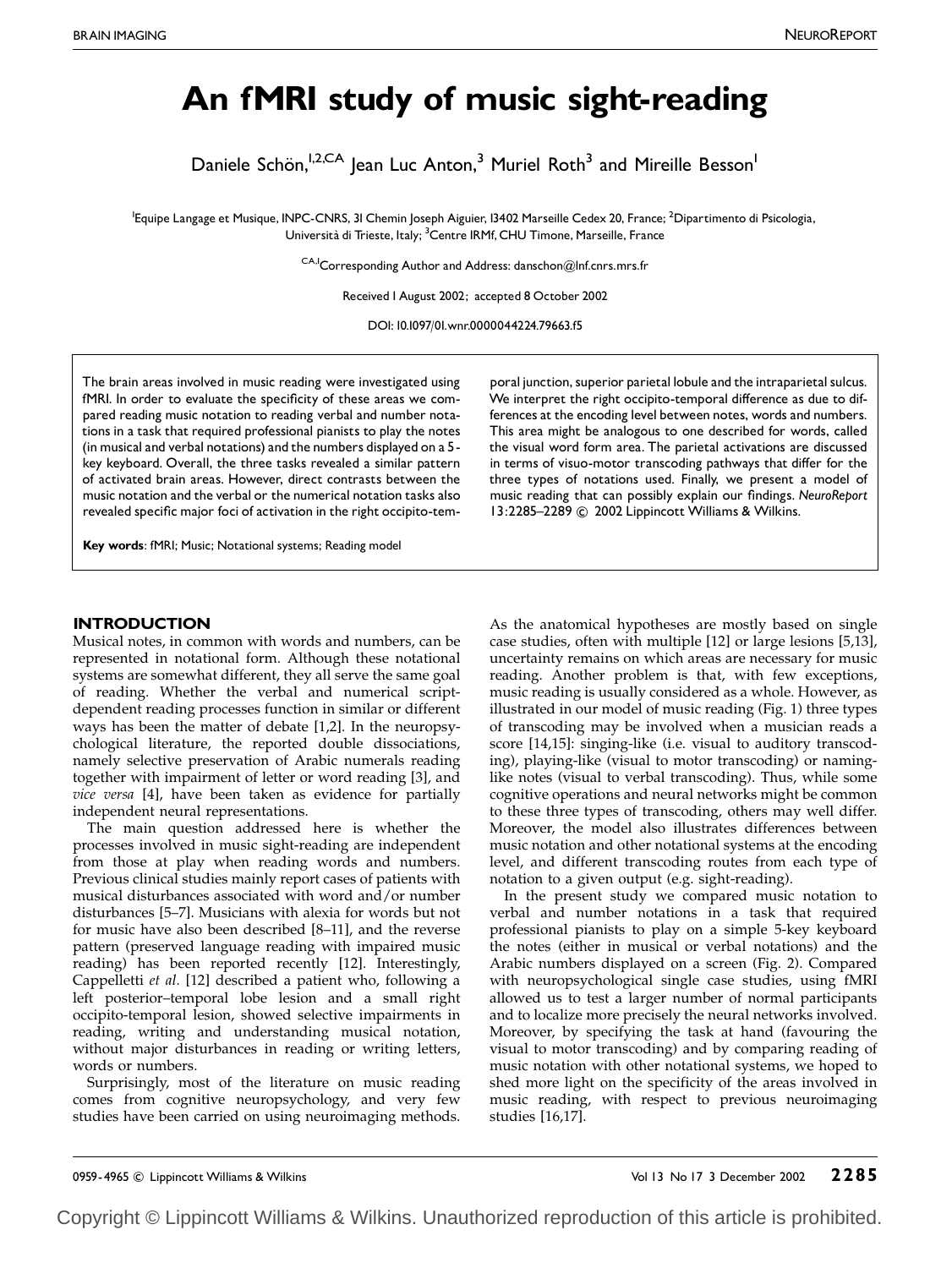

Fig. I. A minimal model of music reading. Solid lines indicate an indirect route mediated by an abstract internal representation. Dotted lines indicate a direct (asemantic) route from music notation to different types of output. The dashed line indicates that routes different from those associated with music notation, constrain the transcoding from verbal notation. For the sake of simplicity the dashed line is only illustrated for the instrumental playing output.



Fig. 2. Illustration of the mapping between the stimuli presented on the screen in the different experimental conditions and the fingers used for the response. Note that in the experiment, stimuli appeared in random order.

# MATERIALS AND METHODS

The design of the experiment comprised three experimental conditions and three control conditions. In all conditions stimuli were visually presented one at a time, in a pseudorandom order, for 800 ms with an inter-stimulus interval of 150 ms. In condition 1, the stimuli were in music notation (five notes, from do to sol, the thumb corresponding to do). In condition 2, the stimuli were in verbal notation (five notes, from do to sol). In condition three, the stimuli were in Arabic number notation (5 numbers, from 1 to 5). In the experimental conditions the task was to play with the right hand on a 5-key keyboard the stimuli successively displayed. In the control conditions, subjects had to press a button (with the fourth finger) each time a stimulus

appeared. Note that control conditions do not control for motor activation, as it is known that sequential and repetitive movements produce qualitatively different activations. However, the important point is that the finger movements are identical in the experimental conditions and that, consequently, the motor activation should be similar. The control conditions were mainly aimed at controlling for the differences in the visual appearance of the stimuli. Thus, the stimuli in the control conditions visually matched those in the experimental conditions: a quarter-pause on the musical staff, a short word (chut, meaning silence), and a zero. Visual stimulation was synchronized with fMRI acquisition. Each block comprised 26 stimuli (pseudorandomized in the experimental conditions). For each condition, 10 blocks were run, in a pseudo-random order, over three scanning sessions. In order to reduce taskswitching-related activation at the beginning of each block, instructions were first displayed (3500 ms) to indicate which type of notation will be presented. The instructions were treated apart in the statistical model.

Imaging was performed using a 3 T whole-body imager MEDSPEC 30/80 ADVANCE (Bruker). High-resolution structural T1-weighted images were acquired for all participants to allow precise anatomical localisation  $(1 \times 0.75 \times 1.22 \text{ mm})$ . The anatomical slices covered the whole brain and were acquired parallel to the anterior– posterior commissure (AC-PC) plane. The functional images were acquired using a T2\*-weighted echo-planar sequence at 26 axial slices (repetition time 2.2 s, interleaved acquisition, slice thickness  $4\,\mathrm{mm}$ , inter-slice gap  $1\,\mathrm{mm}$ ,  $64\times64$ matrix of 3  $\times$  3 mm voxels). The slices were parallel to the AC-PC plane, and covered the whole brain. For each session, the scanner was in the acquisition mode for 10 s before the experiment began, to achieve steady-state transverse magnetisation.

Statistical parametric mapping software (SPM99) [18] was used for image processing and analysis. The functional images were interpolated in time to correct phase advance during volume acquisition, and realigned to the first image of the first session. In order to compute multi-subject analysis, the anatomical references and the realigned functional images of all subjects were transformed (nonlinear transformations) into a common standard space using the Montreal Neurological Institute template. The functional data were then spatially smoothed (3D Gaussian kernel:  $9 \times 9 \times 9$  mm) and temporally filtered, using a 120 s period high-pass filter and a Gaussian low-pass filter with a 4 mm of full width at half maximum (FWHM). A general linear fixed-effect model was applied to the time course of the functional signal at each voxel. Each condition for each subject was modelled by one reference waveform (boxcar convolved with a canonical hemodynamic response function).

Results of the conjunction analyses between subjects, in a fixed effect model [19] are reported below, using a significance threshold for active voxel of  $p = 0.05$  (corrected, FDR [20]). Experiments were performed on nine healthy, right-handed volunteers (four women, five men) aged 24–50 years, all with minimum 12 years of piano playing experience. All subjects gave informed consent to the experimental procedure, as required by the Helsinki declaration.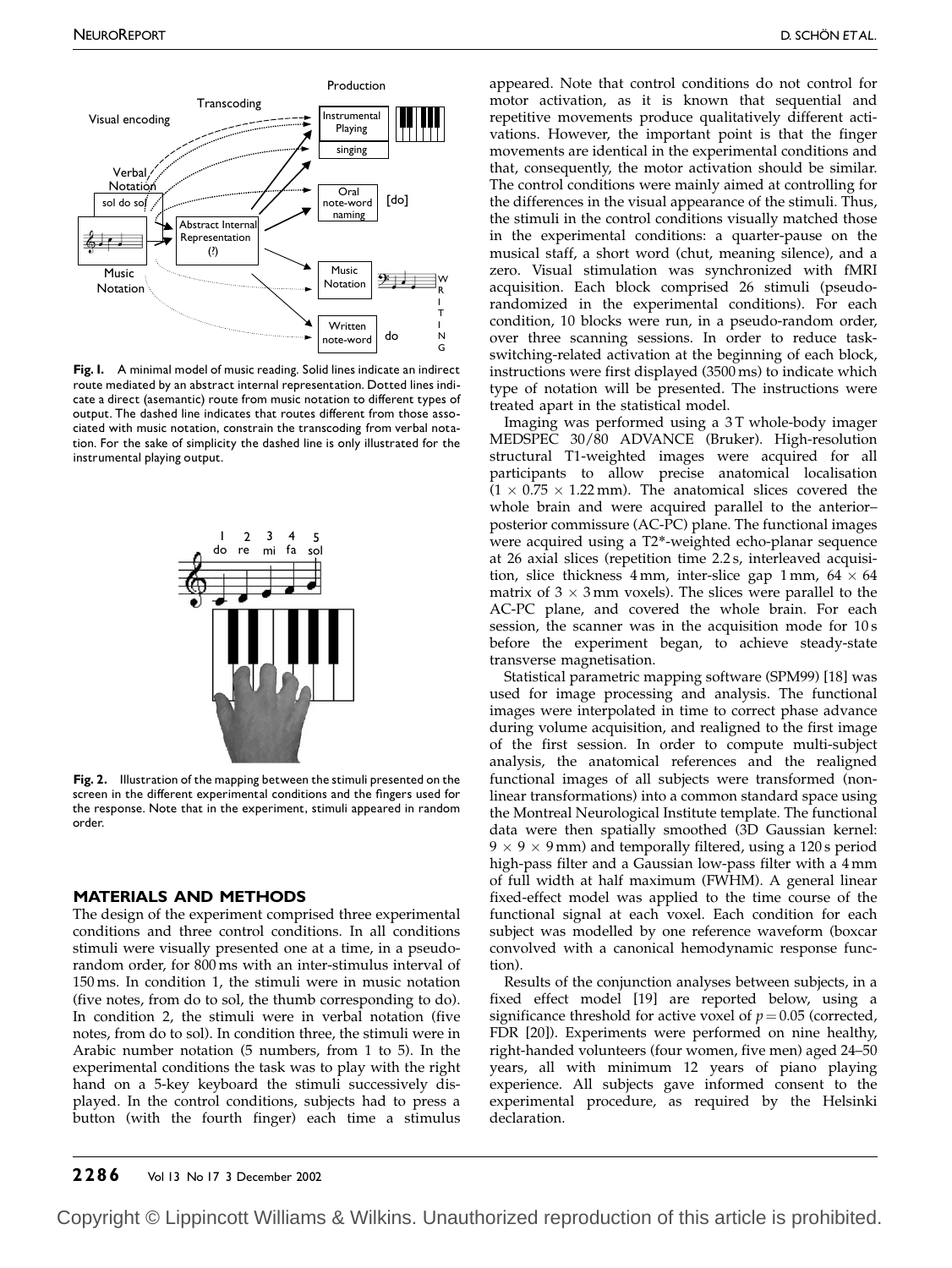# RESULTS

As expected, T contrasts between each playing condition and its own control showed that non-specific visual processing common to the control and the experimental conditions was subtracted, so that no residual signal was left in the primary visual areas. Overall, a similar pattern of brain areas is activated by the three notational systems (Fig. 3), namely the parietal lobes bilaterally (including the superior parietal gyrus, the angular gyrus and the supramarginal gyrus), the sensorimotor cortex of the left hemisphere (contralateral to the hand used to play), and the right cerebellum. Direct contrasts were computed between the music notation and the verbal or the numerical notations, exclusively masked ( $p = 0.01$ ) by the signal within the music control condition, so as to identify the brain areas with larger signal in the music sight-reading task. Results showed two major foci of activation for both music vs words and music vs numbers: one in the right superior parietal lobule (SPL) and the other in the intraparietal sulcus (IPS), mesial to the supramarginal gyrus (Fig. 4). Another minor focus of activation for both contrasts was also found in the right visual cortex, close to the occipito-temporal junction.

### **DISCUSSION**

Previous work by Sergent et al. [16] showed bilateral activations of the extrastriate visual areas (areas 18) and a



Fig. 3. Comparison of each playing task vs its own control condition ( $p < 0.05$ ).

Music vs Verbal Notation



Max at x=23, y=-67, z=55

Right superior parietal lobule

Music vs Arabic Notation

Right intraparietal sulcus







Fig. 4. Areas significantly more active  $(p < 0.05)$  while reading music notation relative to verbal and number notations. Both contrasts are exclusively masked by music control. MNIcoordinates converted toTalairach coordinates (http://www.mrc-cbu.cam.ac.uk/imaging/) are shown for the voxel with the highest signal for each contrast in the two parietal sites.



Copyright © Lippincott Williams & Wilkins. Unauthorized reproduction of this article is prohibited.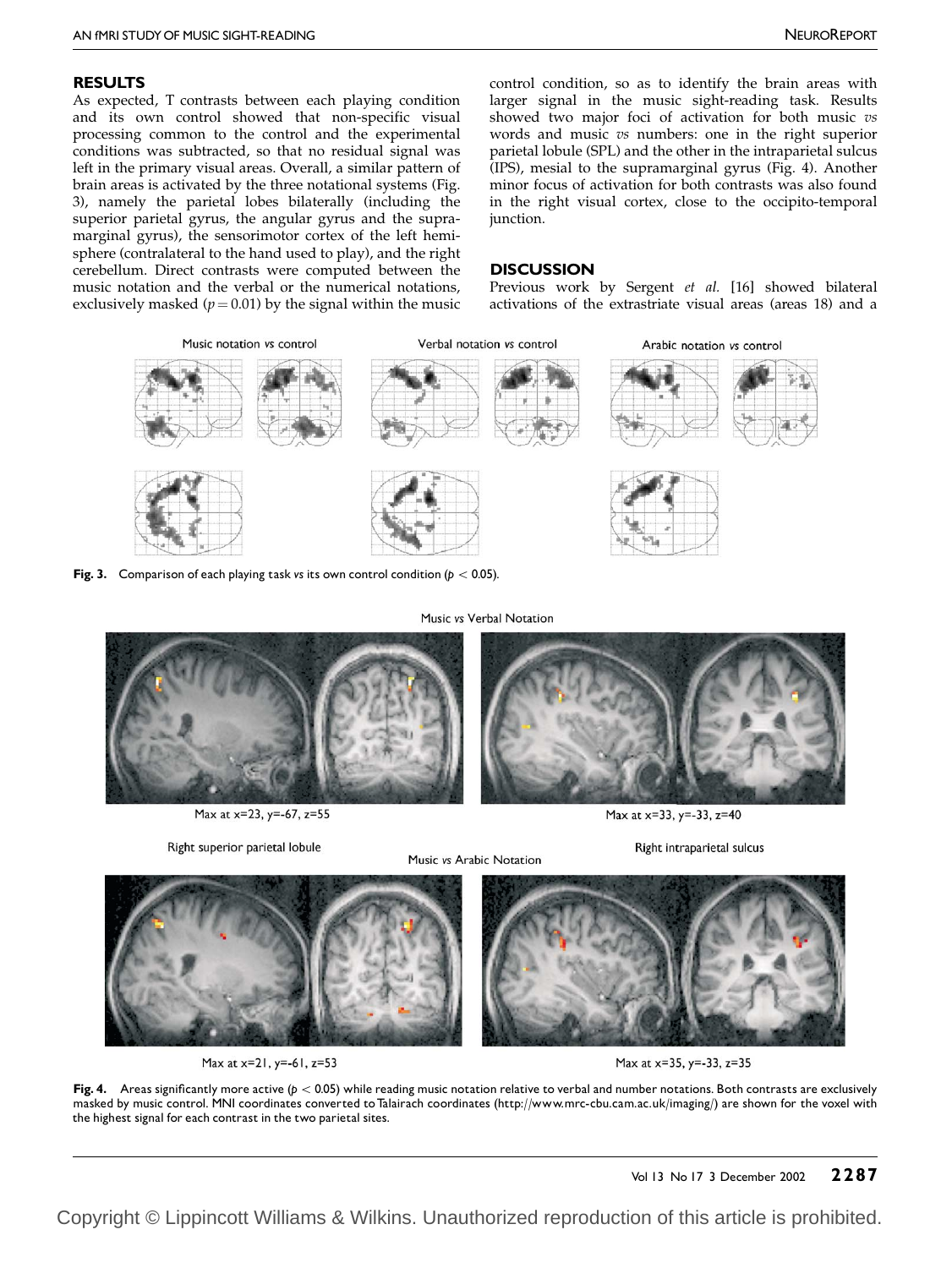left occipito-parietal activation when musicians were reading a score. However, since the control stimuli, visual dots, were not visually matching the musical score, no strong claim can be made regarding the specificity of these visual areas for music sight-reading. Moreover, the reading task was not clearly defined. Insofar as musicians were not playing the score, they might have used one or several of the previously described ways of reading music (Fig. 1). By contrast, the visual control stimuli in our study were closely matching the stimuli in the experimental conditions, and consequently, no extrastriate visual areas were found activated when contrasting the music control and experimental conditions. Only a small focus was found at the right occipito-temporal junction, when contrasting music reading with its control, even more evident when contrasting music with words and number notation. It is interesting to note that this same focus was found by Nakada et al. [17]. These authors compared the activation pattern associated with music score reading with that associated with language reading (English and Japanese). An area within the right occipital cortex (adjacent to the occipital sulcus) was identified as being specifically activated by reading music scores. However, the reading task used by the authors was again not clearly specified, and we are confronted with the same interpretative problem as mentioned for the Sergent study [16]. Nonetheless, this region of the right occipital cortex seems to be important since Cappelletti's et al. [12] patient, who was completely unable to read music, also had a small right occipito-temporal lesion.

The contrasts between music notation and verbal or number notations again revealed a right occipito-temporal activation. The most likely interpretation of this difference is that, in music, the pitch of the notes is coded by their position, while letters and numbers are coded according to their form. Moreover, by contrast with words and numbers, each note is coded with respect to its position on a meaningful background, the staff, and might be read in relation one to the other. Thus, with respect to our model of music reading, this right occipital difference would be due to differences at the encoding level between notes, words and numbers (Fig. 1). This area might be the musical functional homologue of the visual word form area involved in prelexical encoding of written words [21,22], and located in the middle portion of the left fusiform gyrus.

Most importantly for the aim of the present study is the finding of a differential parietal activation. In the study by Sergent et al. [16], the authors planned a condition very similar to the one used in our experiment. They asked participants to sight-read, play and listen all together. Then, they contrasted this condition with one where participants were reading a score and listening (without playing). They found a bilateral activation of the superior parietal lobules (area 7). They argue that these areas of the parietal cortex are strategically placed to mediate the sensorimotor transformations for visually guided skilled actions and finger positioning. The lack of a condition with a sensorimotor transformation of a different type prevented concluding whether these areas are general purpose or partly specific to music playing. Hence the comparison of different notational systems in the present study. One may argue that, even if the subjects are performing the same task (i.e. attributing a motor response to each presented visual stimulus), the rules that are associated with and constrain the information

represented by the note on the staff are different from those for numbers and words. Indeed, there is some evidence that, within the parietal lobe, verbal and non-verbal (numerical) processes involve areas that are partially non-overlapping [23]. Even within music these transformation rules might be subjected to fine changes, such as when a musician has to change from bass clef to treble clef [14]. Thus, according to our model, the residual signal found in music, once subtracted that due to verbal notes or numbers playing, can be reasonably explained by the different rules that are at work (see Fig. 1, dotted vs dashed line). The present results also speak to the issue of brain plasticity in professional musicians [24]. Reading from music notation is certainly more commonly used by musicians than reading from verbal or numerical notations. It is thus possible that more specific neural networks support visuomotor transformation when music notation is used than when verbal or number notations are used. Interestingly, the IPS has been found to mediate the processing of sensorimotor integration of precisely tuned finger movements in humans [25] and to control for the endogenous allocation and maintenance of visuospatial attention [26]. It is, therefore, not surprising that this area was also strongly involved in music sight-reading. Finally, note that the right-sided lateralization of the foci described in the occipito-temporal and parietal cortex might be linked to the right lateralization often described for auditory music processing [27]. However, such speculations should be considered with caution and further studies are necessary to find the link(s) between music notation and the complex auditory perception of a music masterpiece.

# **CONCLUSION**

This study shows that, when playing from music notation, well-defined right parietal regions are more involved than when transcoding from verbal or number notations. However, more research is needed to disentangle the precise role of the two parietal foci found in the present study with respect to the model proposed. Different ways of reading music coexist and can eventually be at work at the same time, and we do not yet know whether the same cerebral parietal networks would also be involved when reading musical notation in order to sing or name the notes. Moreover, music reading, as proposed for number transcoding, may involve a semantic transcoding route through abstract internal representations [28], a direct route through asemantic transcoding algorithms [1], or both [29,30]. Further experiments will be specifically designed to address these issues. Finally, we should also keep in mind that musicians are highly trained in music notation reading. A dedicated neural network might be responsible for this sophisticated skill that allows transforming music notation into a precise motor response.

# **REFERENCES**

- 1. Deloche G and Seron X. Numerical transcoding: a general production model. In: Deloche G and Seron X. Mathematical disabilities: a cognitive neuropsychological perspective. Hillsdale, NJ: Lawrence Erlbaum; 1987.
- 2. Cohen L, Dehaene S, Chochon F et al. Neuropsychologia 38, 1426–1440  $(2000)$
- 3. Anderson SW, Damasio AR and Damasio H. Brain 11, 749–766 (1990).